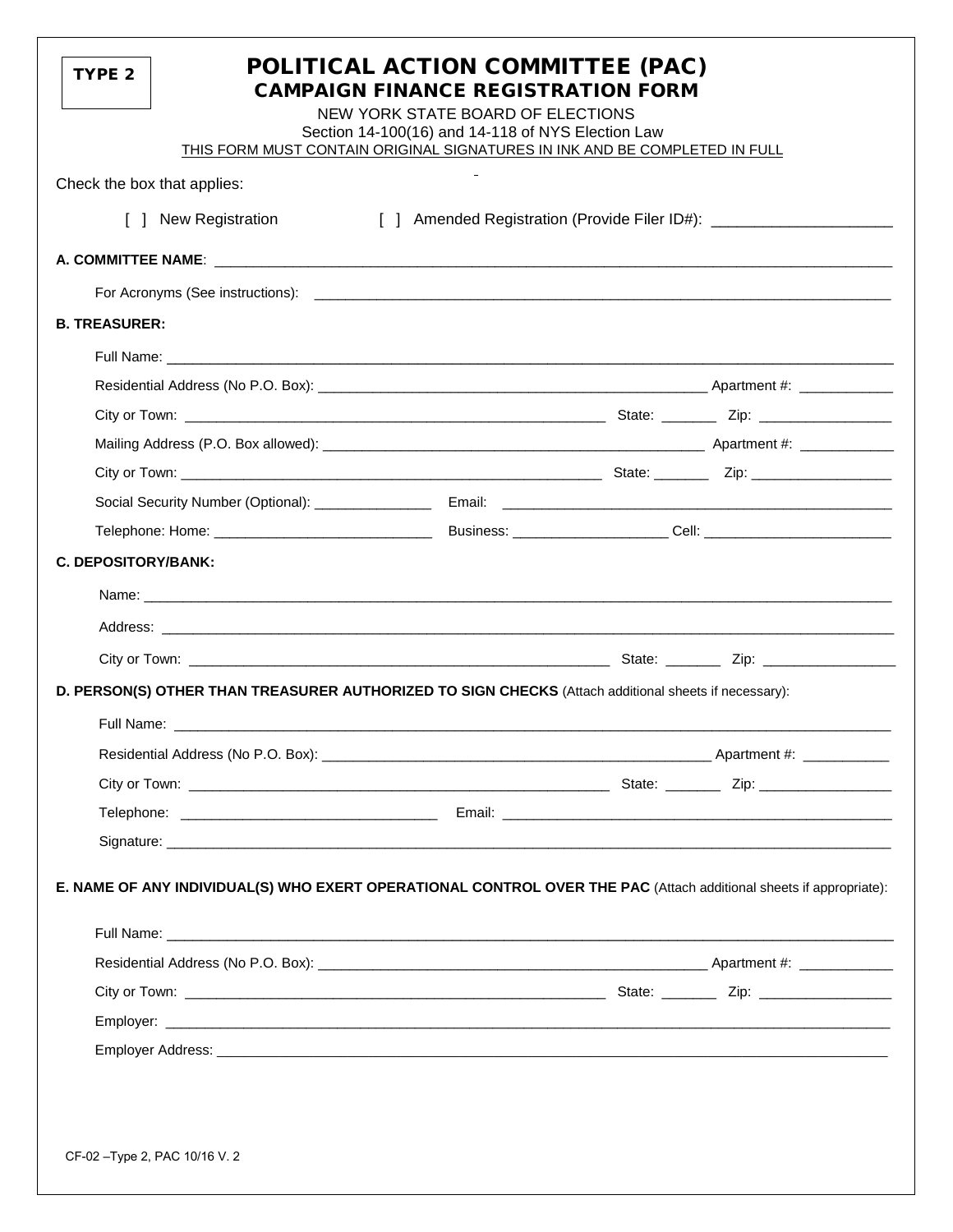| F. NAME OF ANY SALARIED EMPLOYEE(S) OF THE PAC (Attach additional sheets if appropriate): |  |
|-------------------------------------------------------------------------------------------|--|
|                                                                                           |  |
|                                                                                           |  |
|                                                                                           |  |
|                                                                                           |  |
|                                                                                           |  |
|                                                                                           |  |
|                                                                                           |  |
|                                                                                           |  |
|                                                                                           |  |
|                                                                                           |  |
|                                                                                           |  |
|                                                                                           |  |
| The above information is true to the best of my knowledge and belief:                     |  |